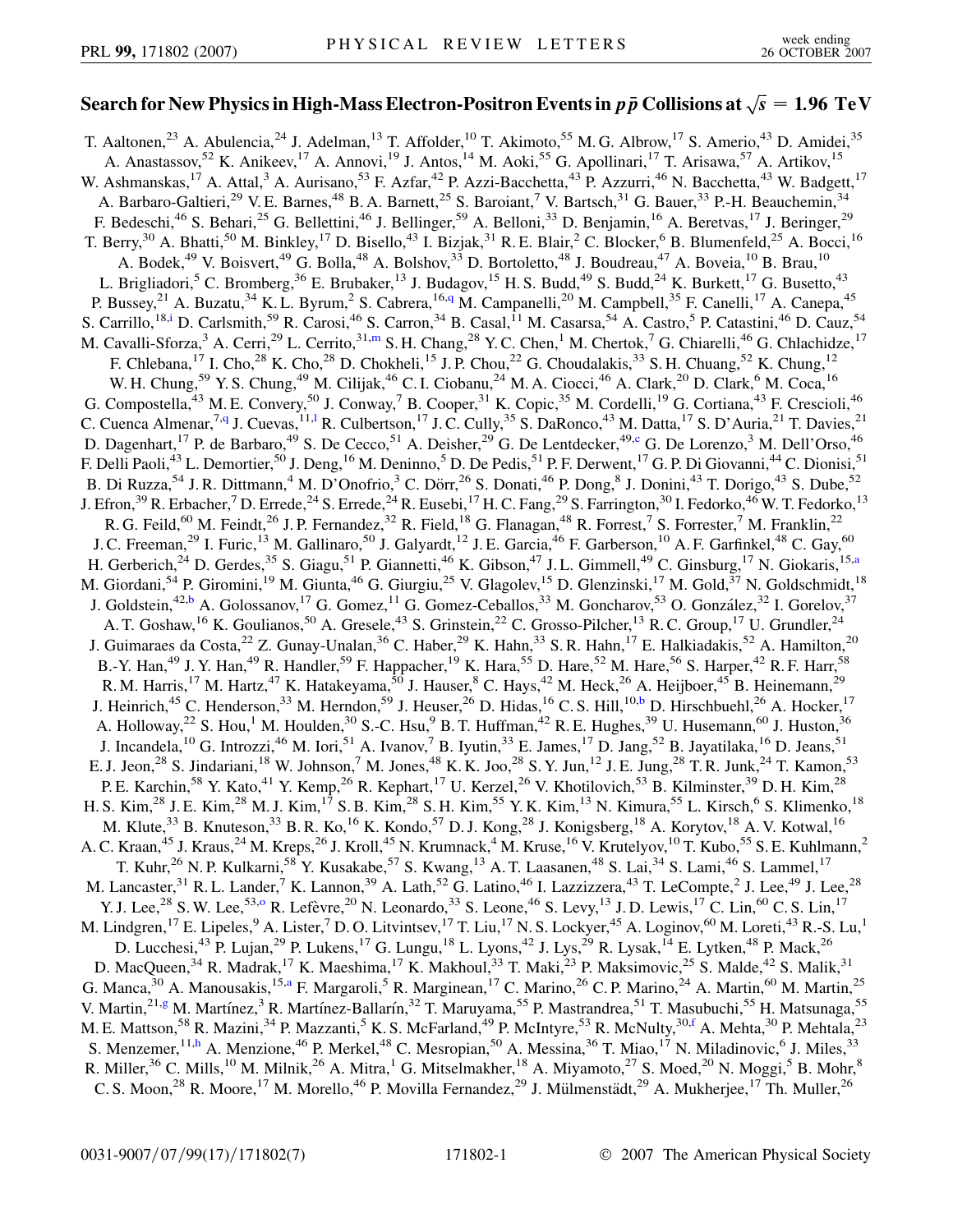<span id="page-1-4"></span><span id="page-1-3"></span><span id="page-1-1"></span>R. Mumford,<sup>25</sup> P. Murat,<sup>17</sup> M. Mussini,<sup>5</sup> J. Nachtman,<sup>17</sup> A. Nagano,<sup>55</sup> J. Naganoma,<sup>57</sup> K. Nakamura,<sup>55</sup> I. Nakano,<sup>40</sup> A. Napier,<sup>56</sup> V. Necula,<sup>16</sup> C. Neu,<sup>45</sup> M. S. Neubauer,<sup>9</sup> J. Nielse[n](#page-6-11),<sup>29,n</sup> L. Nodulman,<sup>2</sup> O. Norniella,<sup>3</sup> E. Nurse,<sup>31</sup> S. H. Oh,<sup>16</sup> Y. D. Oh,<sup>28</sup> I. Oksuzian,<sup>18</sup> T. Okusawa,<sup>41</sup> R. Oldeman,<sup>30</sup> R. Orava,<sup>23</sup> K. Osterberg,<sup>23</sup> C. Pagliarone,<sup>46</sup> E. Palencia,<sup>11</sup> V. Papadimitriou,<sup>17</sup> A. Papaikonomou,<sup>26</sup> A. A. Paramonov,<sup>13</sup> B. Parks,<sup>39</sup> S. Pashapour,<sup>34</sup> J. Patrick,<sup>17</sup> G. Pauletta,<sup>54</sup> M. Paulini,  $^{12}$  C. Paus,  $^{33}$  D. E. Pellett,  $^7$  A. Penzo,  $^{54}$  T. J. Phillips,  $^{16}$  G. Piacentino,  $^{46}$  J. Piedra,  $^{44}$  L. Pinera,  $^{18}$  K. Pitts,  $^{24}$ C. Plager,<sup>8</sup> L. Pondrom,<sup>59</sup> X. Portell,<sup>3</sup> O. Poukhov,<sup>15</sup> N. Pounder,<sup>42</sup> F. Prakoshyn,<sup>15</sup> A. Pronko,<sup>17</sup> J. Proudfoot,<sup>2</sup> F. Ptohos, <sup>19,[e](#page-6-12)</sup> G. Punzi, <sup>46</sup> J. Pursley, <sup>25</sup> J. Rademacker, <sup>42[,b](#page-6-6)</sup> A. Rahaman, <sup>47</sup> V. Ramakrishnan, <sup>59</sup> N. Ranjan, <sup>48</sup> I. Redondo, <sup>32</sup> B. Reisert, <sup>17</sup> V. Rekovic, <sup>37</sup> P. Renton, <sup>42</sup> M. Rescigno, <sup>51</sup> S. Richter, <sup>26</sup> F. Rimondi, <sup>5</sup> L. Ristori, <sup>46</sup> A. Robson, <sup>21</sup> T. Rodrigo, <sup>11</sup> E. Rogers,<sup>24</sup> S. Rolli,<sup>56</sup> R. Roser,<sup>17</sup> M. Rossi,<sup>54</sup> R. Rossin,<sup>10</sup> P. Roy,<sup>34</sup> A. Ruiz,<sup>11</sup> J. Russ,<sup>12</sup> V. Rusu,<sup>13</sup> H. Saarikko,<sup>23</sup> A. Safonov,<sup>53</sup> W. K. Sakumoto,<sup>49</sup> G. Salamanna,<sup>51</sup> O. Saltó,<sup>3</sup> L. Santi,<sup>54</sup> S. Sarkar,<sup>51</sup> L. Sartori,<sup>46</sup> K. Sato,<sup>17</sup> P. Savard,<sup>34</sup> A. Savoy-Navarro,<sup>44</sup> T. Scheidle,<sup>26</sup> P. Schlabach,<sup>17</sup> E. E. Schmidt,<sup>17</sup> M. P. Schmidt,<sup>60</sup> M. Schmitt,<sup>38</sup> T. Schwarz,<sup>7</sup> L. Scodellaro,<sup>11</sup> A. L. Scott,<sup>10</sup> A. Scribano,<sup>46</sup> F. Scuri,<sup>46</sup> A. Sedov,<sup>48</sup> S. Seidel,<sup>37</sup> Y. Seiya,<sup>41</sup> A. Semenov,<sup>15</sup> L. Sexton-Kennedy,<sup>17</sup> A. Sfyrla,<sup>20</sup> S. Z. Shalhout,<sup>58</sup> M. D. Shapiro,<sup>29</sup> T. Shears,<sup>30</sup> P. F. Shepard,<sup>47</sup> D. Sherman,<sup>22</sup> M. Shimojima,<sup>55[,k](#page-6-13)</sup> M. Shochet,<sup>13</sup> Y. Shon,<sup>59</sup> I. Shreyber,<sup>20</sup> A. Sidoti,<sup>46</sup> P. Sinervo,<sup>34</sup> A. Sisakyan,<sup>15</sup> A. J. Slaughter,<sup>17</sup> J. Slaunwhite,<sup>39</sup> K. Sliwa,<sup>56</sup> J. R. Smith,<sup>7</sup> F. D. Snider,<sup>17</sup> R. Snihur,<sup>34</sup> M. Soderberg,<sup>35</sup> A. Soha,<sup>7</sup> S. Somalwar,<sup>52</sup> V. Sorin,<sup>36</sup> J. Spalding,<sup>17</sup> F. Spinella,<sup>46</sup> T. Spreitzer,<sup>34</sup> P. Squillacioti,<sup>46</sup> M. Stanitzki,<sup>60</sup> A. Staveris-Polykalas,<sup>46</sup> R. St. Denis,<sup>21</sup> B. Stelzer,<sup>8</sup> O. Stelzer-Chilton,<sup>42</sup> D. Stentz,<sup>38</sup> J. Strologas,<sup>37</sup> D. Stuart,<sup>10</sup> J. S. Suh,<sup>28</sup> A. Sukhanov,<sup>18</sup> H. Sun,<sup>56</sup> I. Suslov,<sup>15</sup> T. Suzuki,<su[p](#page-6-14)>55</sup> A. Taffard,<sup>24,p</sup> R. Takashima,<sup>40</sup> Y. Takeuchi,<sup>55</sup> R. Tanaka,<sup>40</sup> M. Tecchio,<sup>35</sup> P. K. Teng,<sup>1</sup> K. Terashi,<sup>50</sup> J. Thom,<sup>17,[d](#page-6-15)</sup> A. S. Thompson,<sup>21</sup> E. Thomson,<sup>45</sup> P. Tipton,<sup>60</sup> V. Tiwari,<sup>12</sup> S. Tkaczyk,<sup>17</sup> D. Toback,<sup>53</sup> S. Tokar,<sup>14</sup> K. Tollefson,<sup>36</sup> T. Tomura,<sup>55</sup> D. Tonelli,<sup>46</sup> S. Torre,<sup>19</sup> D. Torretta,<sup>17</sup> S. Tourneur,<sup>44</sup> W. Trischuk,<sup>34</sup> S. Tsuno,<sup>40</sup> Y. Tu,<sup>45</sup> N. Tur[i](#page-6-1)ni,<sup>46</sup> F. Ukegawa,<sup>55</sup> S. Uozumi,<sup>55</sup> S. Vallecorsa,<sup>20</sup> N. van Remortel,<sup>23</sup> A. Varganov,<sup>35</sup> E. Vataga,<sup>37</sup> F. Vazquez,<sup>18,i</sup> G. Velev, <sup>17</sup> C. Vellidis, <sup>46,[a](#page-6-5)</sup> G. Veramendi, <sup>24</sup> V. Veszpremi, <sup>48</sup> M. Vidal, <sup>32</sup> R. Vidal, <sup>17</sup> I. Vila, <sup>11</sup> R. Vilar, <sup>11</sup> T. Vine, <sup>31</sup> M. Vogel,<sup>37</sup> I. Vollrath,<sup>34</sup> I. Volobouev,<sup>29,0</sup> G. Volpi,<sup>46</sup> F. Würthwein,<sup>9</sup> P. Wagner,<sup>53</sup> R. G. Wagner,<sup>2</sup> R. L. Wagner,<sup>17</sup> J. Wagner,<sup>26</sup> W. Wagner,<sup>26</sup> R. Wallny,<sup>8</sup> S. M. Wang,<sup>1</sup> A. Warburton,<sup>34</sup> D. Waters,<sup>31</sup> M. Weinberger,<sup>53</sup> W. C. Wester III,<sup>17</sup> B. Whitehouse,<sup>56</sup> D. Whiteson,<sup>45[,p](#page-6-14)</sup> A. B. Wicklund,<sup>2</sup> E. Wicklund,<sup>17</sup> G. Williams,<sup>34</sup> H. H. Williams,<sup>45</sup> P. Wilson,<sup>17</sup> B. L. Winer,<sup>39</sup> P. Wittich,<sup>17[,d](#page-6-15)</sup> S. Wolbers,<sup>17</sup> C. Wolfe,<sup>13</sup> T. Wright,<sup>35</sup> X. Wu,<sup>20</sup> S. M. Wynne,<sup>30</sup> A. Yagil,<sup>9</sup> K. Yamamoto,<sup>41</sup> J. Yamaoka,<sup>52</sup> T. Yamashita,<sup>40</sup> C. Yang,<sup>60</sup> U.K. Yang,<sup>13,[j](#page-6-16)</sup> Y.C. Yang,<sup>28</sup> W.M. Yao,<sup>29</sup> G.P. Yeh,<sup>17</sup> J. Yoh,<sup>17</sup> K. Yorita,<sup>13</sup> T. Yoshida, <sup>41</sup> G. B. Yu, <sup>49</sup> I. Yu, <sup>28</sup> S. S. Yu, <sup>17</sup> J. C. Yun, <sup>17</sup> L. Zanello, <sup>51</sup> A. Zanetti, <sup>54</sup> I. Zaw, <sup>22</sup>

X. Zhang, $^{24}$  J. Zhou, $^{52}$  and S. Zucchelli<sup>5</sup>

(CDF Collaboration)

<sup>1</sup>*Institute of Physics, Academia Sinica, Taipei, Taiwan 11529, Republic of China*<br><sup>2</sup><sup>4</sup> *League Mational Laboratory, Argonna Illinois 60430, USA* 

<span id="page-1-5"></span><span id="page-1-2"></span><span id="page-1-0"></span>*Argonne National Laboratory, Argonne, Illinois 60439, USA*<br><sup>3</sup> *Argonne National Laboratory, Argonne, Illinois 60439, USA*<sup>3</sup>

*Institut de Fisica d'Altes Energies, Universitat Autonoma de Barcelona, E-08193, Bellaterra (Barcelona), Spain* <sup>4</sup>

*Baylor University, Waco, Texas 76798, USA* <sup>5</sup>

*Istituto Nazionale di Fisica Nucleare, University of Bologna, I-40127 Bologna, Italy* <sup>6</sup>

*Brandeis University, Waltham, Massachusetts 02254, USA* <sup>7</sup>

*University of California, Davis, Davis, California 95616, USA* <sup>8</sup>

*University of California, Los Angeles, Los Angeles, California 90024, USA* <sup>9</sup>

<sup>9</sup>University of California, San Diego, La Jolla, California 92093, USA<br>
<sup>10</sup>University of California, Santa Barbara, Santa Barbara, California 93106, USA<br>
<sup>11</sup>Instituto de Eisica de Cantabria, CSIC-University of Cantabri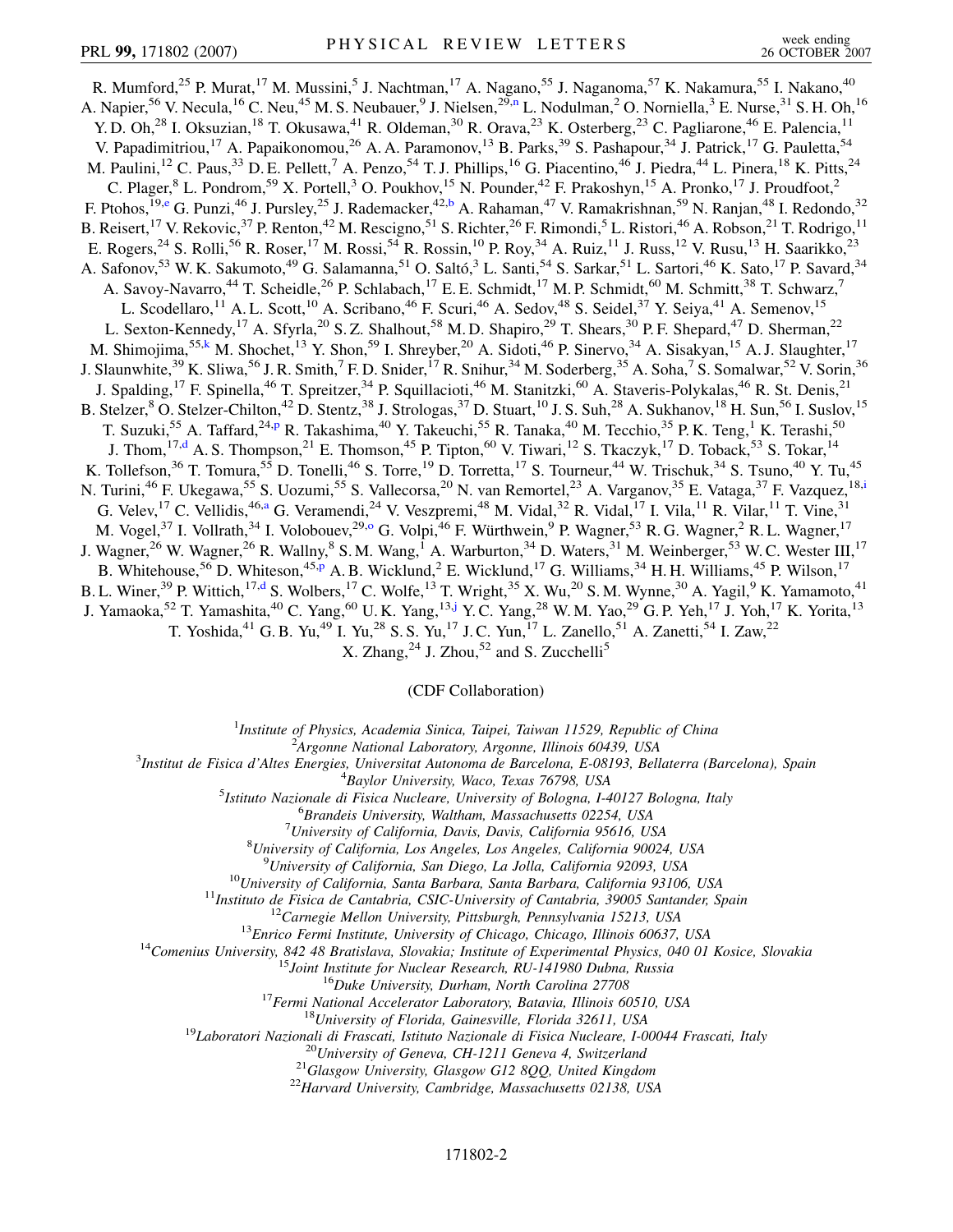<sup>23</sup>*Division of High Energy Physics, Department of Physics, University of Helsinki and Helsinki Institute of Physics,* FIN-00014, Helsinki, Finland<br><sup>24</sup>University of Illinois, Urbana, Illinois 61801, USA<br><sup>25</sup>The Johns Hopkins University, Baltimore, Maryland 21218, USA<br><sup>26</sup>Institut für Experimentelle Kernphysik, Universität Karlsruhe, 7612 *Seoul National University, Seoul 151-742, Korea;* <sup>29</sup>Ernest Orlando Lawrence Berkeley National Laboratory, Berkeley, California 94720, USA<br><sup>30</sup>University of Liverpool, Liverpool L69 7ZE, United Kingdom<br><sup>31</sup>University College London, London WCIE 6BT, United Kingdom<br><sup>32</sup>C <sup>34</sup>Institute of Particle Physics: McGill University, Montréal, Canada H3A 2T8; and University of Toronto, Toronto, Canada M5S 1A7<br><sup>35</sup> University of Michigan, Ann Arbor, Michigan 48109, USA<br><sup>36</sup> Michigan State University, East Lansing, Michigan 48824, USA<br><sup>37</sup> University of New Mexico, Albuquerque, N <sup>42</sup>University of Oxford, Oxford OX1 3RH, United Kingdom<br><sup>43</sup>University of Padova, Istituto Nazionale di Fisica Nucleare, Sezione di Padova-Trento, I-35131 Padova, Italy<br><sup>44</sup>LPNHE, Universite Pierre et Marie Curie/IN2P3-C <sup>48</sup>Purdue University, West Lafayette, Indiana 47907, USA<br><sup>49</sup>University of Rochester, Rochester, New York 14627, USA<br><sup>49</sup>University of Rochester, Rochester, New York 14627, USA<br><sup>51</sup>Istituto Nazionale di Fisica Nucleare, <sup>60</sup>*Yale University, New Haven, Connecticut 06520, USA* (Received 18 July 2007; published 22 October 2007) We report the results of a search for a narrow resonance in electron-positron events in the invariant mass we report the results of a search for a harrow resonance in electron-position events in the invariant mass<br>range of 150–950 GeV/ $c^2$  using 1.3 fb<sup>-1</sup> of  $p\bar{p}$  collision data at  $\sqrt{s} = 1.96$  TeV collected by the CDF II detector at Fermilab. No significant evidence of such a resonance is observed and we interpret the results to exclude the standard-model-like  $Z<sup>t</sup>$  with a mass below 923 GeV/ $c<sup>2</sup>$  and the Randall-Sundrum graviton with a mass below 807 GeV/ $c^2$  for  $k/\overline{M}_{\text{pl}} = 0.1$ , both at the 95% confidence level. Combining with diphoton data excludes the Randall-Sundrum graviton for masses below 889 GeV/ $c^2$  for  $k/\overline{M}_{\text{pl}} = 0.1$ . PRL 99, 171802 (2007) PHYSICAL REVIEW LETTERS week ending<br>26 OCTOBER 2007

DOI: [10.1103/PhysRevLett.99.171802](http://dx.doi.org/10.1103/PhysRevLett.99.171802) PACS numbers: 13.85.Rm, 04.50.+h, 13.85.Qk, 14.70.Pw

At hadron colliders, electron-positron pairs (*ee*) are a distinct experimental signature with a low background rate. Since many models introducing new physics beyond the standard model of particle physics (SM) predict an excess in *ee* production at a hadron collider, this channel has a strong discovery potential. This Letter describes a search for a new high-mass state in *ee* events from  $p\bar{p}$  collisions at  $\sqrt{s}$  = 1.96 TeV. The data used in this analysis were collected by the CDF II detector at the Fermilab Tevatron and correspond to an integrated luminosity of  $1.3 \text{ fb}^{-1}$ . The analysis also uses results from the  $\gamma\gamma$  channel described in [\[1\]](#page-6-17) to increase the analysis' sensitivity to the Randall-Sundrum (RS) graviton [\[2\]](#page-6-18).

The search is optimized for new physics processes which produce narrow *ee* resonances [[3\]](#page-6-19), but is otherwise model independent. In addition to the above search, cross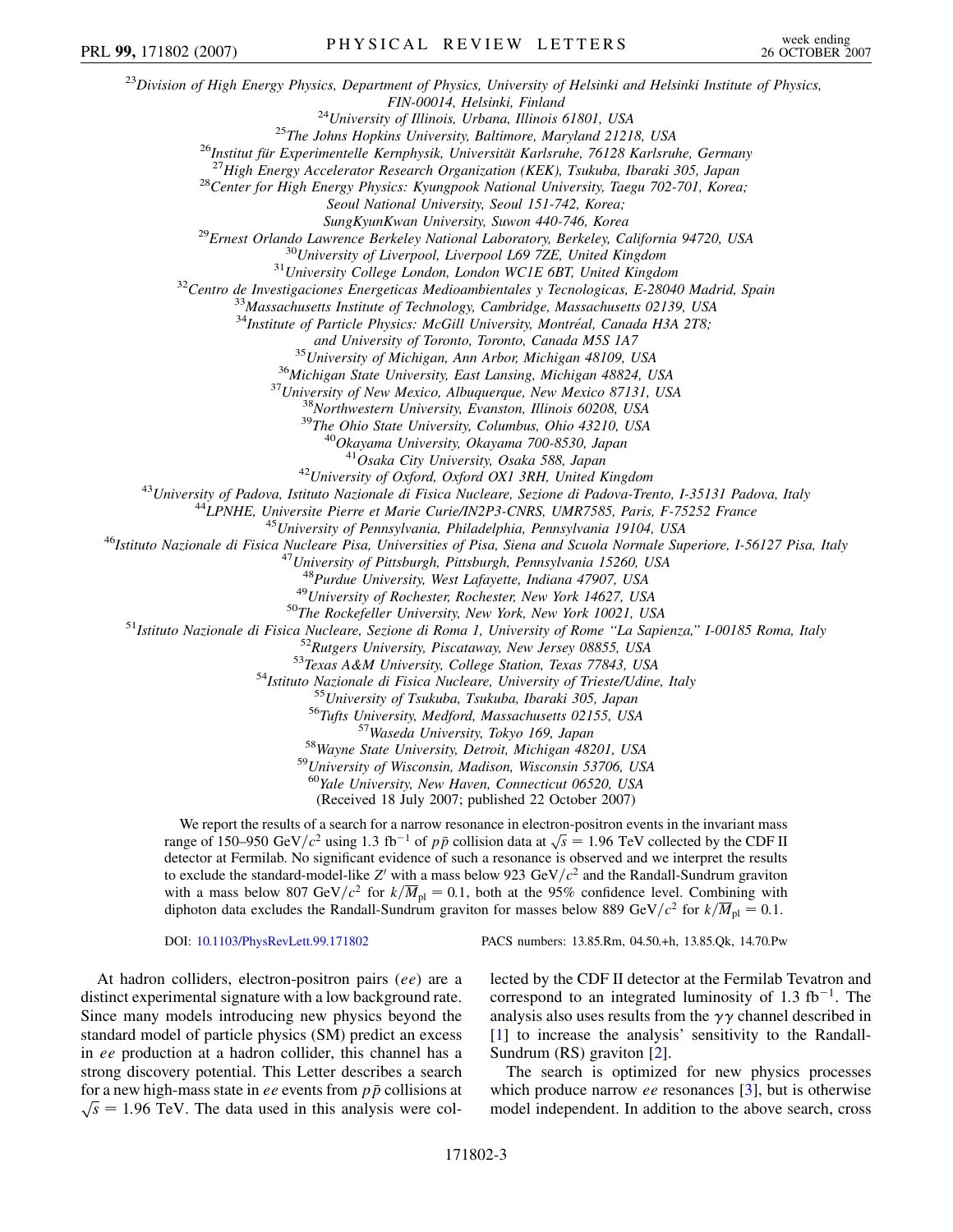section times branching ratio  $(\sigma \mathcal{B})$  upper limits [\[4\]](#page-6-20) are set for generic neutral spin-1 and spin-2 bosons. These  $\sigma$ *B* limits are then used to set lower bounds on the masses of specific particles predicted by new physics models. These particles are the  $E_6$  Z's [[5](#page-6-21)] and the RS graviton. The  $E_6$ model unifies the forces of the SM into the  $E_6$  gauge group and in doing so predicts the presence of two additional neutral massive spin-1 bosons, referred to as Z's, which can mix with some arbitrary mixing angle. The  $Z'_\eta$ ,  $Z'_\chi$ ,  $Z'_\psi$ , and  $Z_l$   $Z_s$  correspond to specific values of the mixing angle and are used to benchmark the model. The RS graviton is predicted by the RS model of warped extra dimensions which solves the hierarchy between the weak and Planck scales by introducing an extra spatial dimension with negative curvature *k*. The model predicts a series of narrow neutral spin-2 resonances which couple to all SM particles, with the lowest mass resonance referred to here as the RS graviton. The properties of this model are determined by the mass of the RS graviton and the ratio  $k/\overline{M}_{pl}$ , where  $\overline{M}_{pl}$ is the reduced effective Planck scale. This ratio governs the couplings of the graviton to SM particles and it has a favored range of  $0.01$  to  $0.1$  [[6](#page-6-22)].

The most recent similar search by the D0 collaboration used an integrated luminosity of  $260$   $pb^{-1}$  and treated the *ee* and the diphoton  $(\gamma \gamma)$  channels as a single channel to perform the first dedicated RS graviton search [[7](#page-6-23)]. The most recent search for new physics in the *ee* channel by the CDF collaboration was a dedicated *Z'* search and used an integrated luminosity of  $448$  $448$  pb<sup>-1</sup> [8].

This analysis is based on an integrated luminosity of  $1.3 \text{ fb}^{-1}$  collected with the CDF II detector. The CDF II detector is a general purpose detector which is azimuthally and forward-backward symmetric and is described in detail elsewhere [[9](#page-6-25)]. The relevant components for this analysis are the central tracking chamber (COT) and the central and plug calorimeters. The COT is a 96-layer drift chamber placed within a 1.4 T magnetic field and is used to measure the momenta of charged particles within the pseudorapidity range  $|\eta| \le 1.1$  [\[10\]](#page-6-26). The COT is complemented by a silicon microstrip detector which directly surrounds the beampipe and has a tracking coverage of  $|\eta| \le 2.0$  [\[11\]](#page-6-27). The central and plug calorimeters are sampling calorimeters that surround the COT; they consist of electromagnetic (EM) and hadronic sections that measure the energy of particles in the range  $|\eta| \le 1.1$  and  $1.2 \le |\eta| \le 3.6$ respectively.

The trigger used in this analysis requires two separate deposits of EM energy in the calorimeter and is effectively 100% efficient for selecting *ee* events within the acceptance of the analysis. Events are selected by requiring two electron candidates with  $E_T \ge 25$  GeV. Events are separated into two channels: central-central (CC) where both electrons are in the central EM calorimeter (CEM) ( $|\eta| \le$ 1*:*1) and central-plug (CP) where one electron is in the plug EM calorimeter (PEM)  $(1.2 \le |\eta| \le 3.0)$ . The region of the PEM with  $|\eta| > 3.0$  has significant activity from the underlying event, and so is not used. Electrons in the CEM are required to have a well-measured track, whereas there is no tracking requirement for electron candidates in the PEM. Because of the lack of tracking in the plug region there is no opposite sign requirement for any of the *ee* pairs. In the CC channel, 5% of the electron pairs in the signal region ( $M_{ee} \ge 150 \text{ GeV}/c^2$ ) are same sign, which is compatible with the fraction of misidentified opposite sign pairs predicted by simulation. Electrons are identified in an identical way to the previously published analysis [[8](#page-6-24)], with the exception that a photon conversion veto is applied to central electrons in CP events. This selection cut improves the sensitivity of the analysis by reducing the  $\gamma\gamma$  background in this channel. The event selection and the search method defined later were chosen without regard to events observed in the signal region to ensure a statistical robust result.

The geometric and kinematic acceptance as a function of resonance mass is estimated using event samples generated by Monte Carlo (MC) simulation. The PYTHIA event generator [\[12\]](#page-6-28), with the CTEQ5L parton distribution functions (PDF) [\[13\]](#page-6-29) and the CDF II detector simulation based on GEANT 3 [[14](#page-6-30)] are used to generate all simulation samples unless otherwise stated. A  $Z'$  with the couplings of the SM *Z* (SM-like *Z'*) is used for the simulated spin-1 signal sample and a RS graviton with  $k/M_{\rm pl} = 0.1$  is used for the spin-2 sample. Both the  $Z<sup>1</sup>$  and RS graviton bosons are constrained to be within  $\pm 10\%$  of their on-shell mass at generator level. The uncertainty on the acceptance resulting from the PDF parameterization is estimated to be 2%– 4% using the procedure recommended by the CTEQ Collaboration [[15](#page-6-31)]. The uncertainty on the acceptance due to initial state radiation (ISR) is estimated to be 4% by varying the parameters governing ISR in PYTHIA. The electron identification efficiency ranges from 90% to 95% per electron and is estimated using the simulated signal samples. These estimates are corrected for imperfections in the simulation by comparing the simulation with the data at the *Z* pole, resulting in a 2% systematic uncertainty. The total selection efficiency  $\times$  acceptance over the entire signal region is in the range of 40% to 45% for spin-1 and spin-2 bosons.

The most significant source of background to new physics in the *ee* channel is the SM Drell-Yan process via  $Z/\gamma^*$ which is an irreducible background. Jet events, such as dijet or  $W$  + jet events where the jets are misidentified as electrons, represent the most significant reducible background. Other less significant backgrounds result from *tt* ,  $\tau^+ \tau^-$ , *WW*, *WZ*, *W* $\gamma$ , and  $\gamma \gamma$  events. Figure [1](#page-4-0) shows the invariant mass distribution for all the background components properly normalized, together with the observed data for the CC and CP channels combined.

The SM Drell-Yan contribution is estimated using MC simulated events normalized to the data at the *Z* pole. By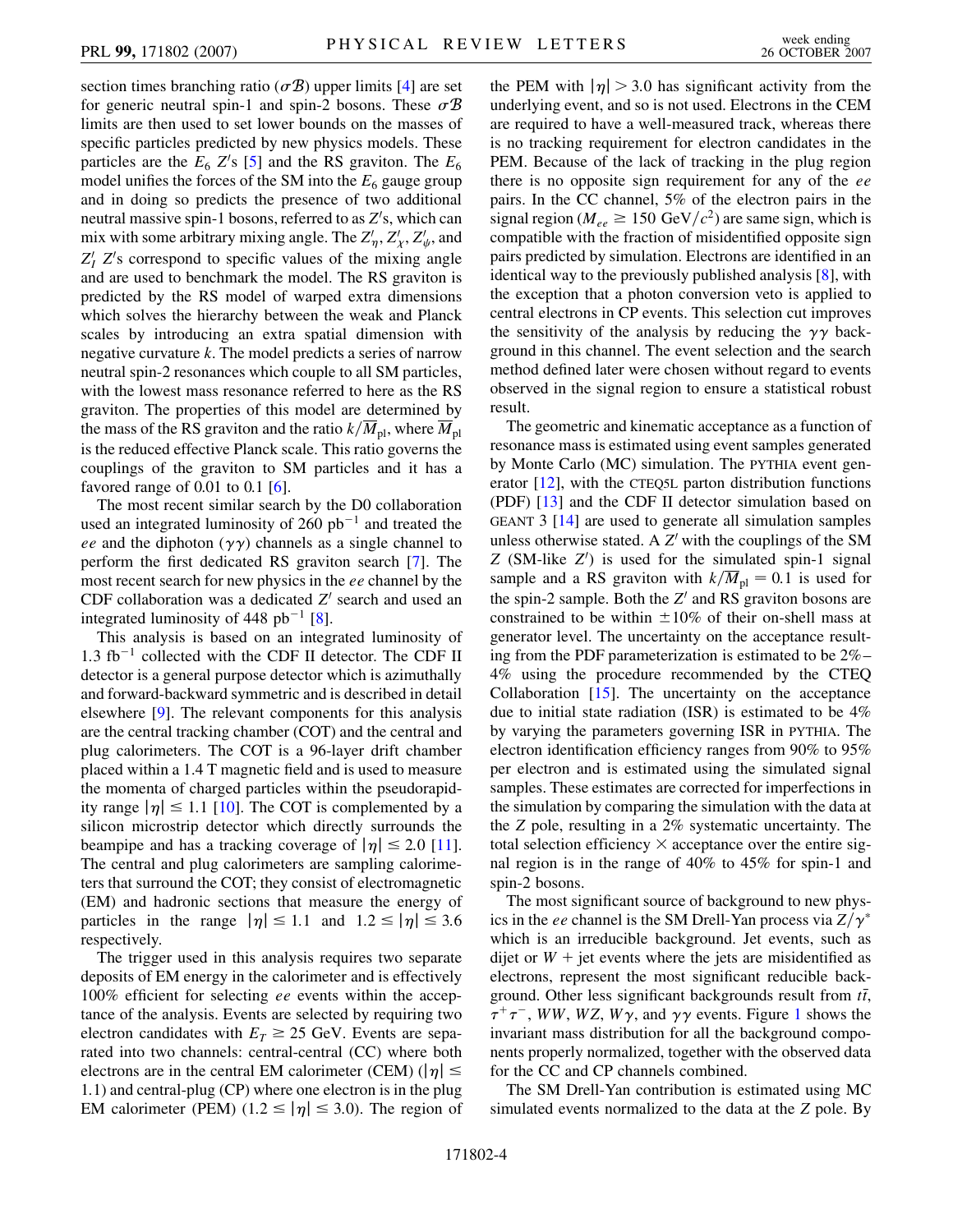<span id="page-4-0"></span>

FIG. 1 (color online). The measured *ee* mass spectrum with the expected background for the CC and CP channels combined. The backgrounds are displayed cumulatively. There are no observed events above 550 GeV/ $c^2$ .

investigating the stability of the normalization factor a 4% systematic uncertainty is obtained on the SM Drell-Yan normalization. An uncertainty on the SM Drell-Yan shape due to PDF uncertainties is determined using the same method as used for the acceptance. The di-jet and  $W +$ jet backgrounds are treated as a single background, referred to as the jet background. The size of this background is estimated from a sample of jet events constructed from the data identically to the signal sample except that at least one electron candidate is not isolated [[16](#page-6-32)] and therefore likely to be a jet. From the distribution of the isolation of these ''electron'' candidates, the number of jet events in the signal sample and its uncertainty is extracted. The shape of the jet background is estimated from a jet  $+$  *Y* sample, where *Y* is either an electron or a jet misidentified as an electron. In the region where the jet background is significant, the normalization uncertainty is the dominant uncertainty on the jet background. Using these methods, the jet background is estimated to account for  $0.8 \pm 0.7\%$  and  $25 \pm 8\%$  of the total background above 150 GeV/ $c^2$  in the CC and CP channels, respectively. The remaining backgrounds are all estimated using MC simulation normalized to the theoretical next-to-leading-order (NLO) or higher order cross section. The uncertainties in these background estimates are dominated by the 6% uncertainty on the luminosity [\[17\]](#page-6-33).

A model-independent search for an excess over SM predictions is performed in an invariant mass range of 150–950 GeV $/c^2$ . The search is optimized for a narrow resonance, but still retains sensitivity to other signals which would produce an excess over SM predictions. Using 1 GeV/ $c^2$  steps from  $M_{ee} = 150$  to 950 GeV/ $c^2$ , the probability, referred to as the *p* value, of observing at least as many events as recorded in the real experiment given the expected background rate is calculated using Poisson statistics in a mass window of  $4.8 + 0.044 \times$  $M_{ee}$  GeV/ $c^2$ . This mass window is approximately the width a narrow resonance would have if observed in the CDF detector, and this choice of mass window maximizes the sensitivity to discovering such a resonance for this particular analysis, as verified from studies of simulated events. The uncertainty on the background estimate is treated as a nuisance parameter with a Gaussian distribution. The *p* values for the CC and CP channels are combined multiplicatively and the results are shown in Fig. [2.](#page-4-1) The minimum *p* value expected in the absence of new physics depends on the size of the search range, with the expected minimum *p* value decreasing as the search range increases. The range in which minimum *p* value is expected to occur is shown in Fig. [2](#page-4-1) and is defined to include 68.3% of the minimum *p* values centered on the median value, using  $1 \times 10^6$  simulated mass spectra. Similarly, the  $3\sigma$  evidence line is the *p* value above which the minimum *p* value in 99.85% of the simulated mass spectra fall; any *p* value lower than this would be taken as evidence for the presence of new physics. The lowest *p* value observed is at  $367 \text{ GeV}/c^2$  and is within the expected range. It is therefore concluded that the results of this analysis are consistent with the SM.

To complement the above search, a Bayesian binned likelihood method is used to extract limits on  $\sigma \mathcal{B}(X \rightarrow$ *ee*), where the mass of *X* is within  $\pm 10\%$  of its on-shell mass. As the acceptance of the final-state *ee* system is required to extract a cross section, it is necessary to specify

<span id="page-4-1"></span>

FIG. 2 (color online). The probability that the background alone could give rise to the observed number of events in a mass window equal to the width of a narrow resonance in the CDF detector. The expected range and the  $3\sigma$  evidence line are defined in the text. The region 550–950 GeV/ $c^2$  is not shown as no events are observed in data and therefore the *p* value is always 1 in this region.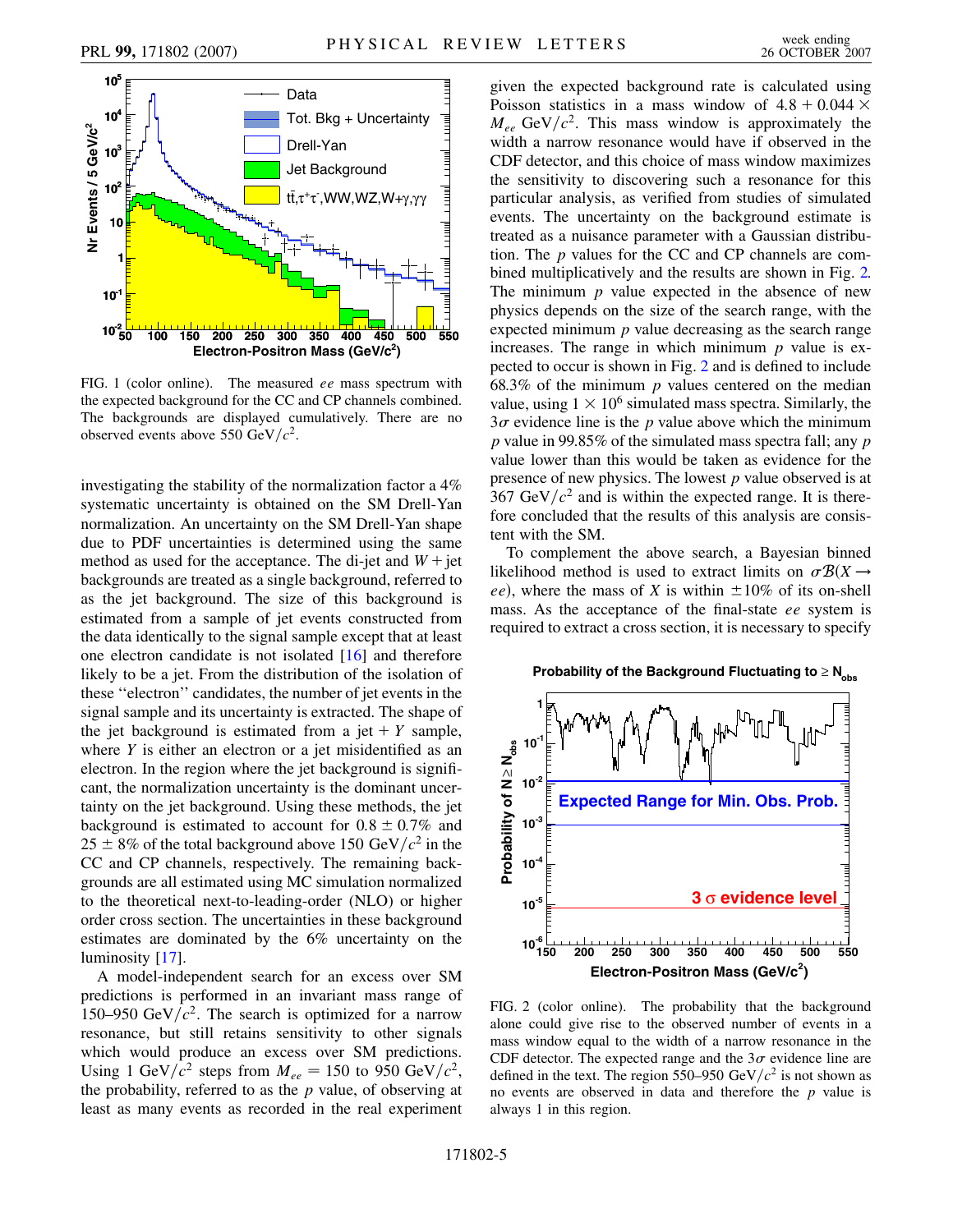the spin of the particle. Both spin-1 and spin-2 particles are considered here. The likelihood is one-dimensional with the signal cross section as the free parameter and the bin contents treated using Poisson statistics. The likelihood is then convoluted with a Gaussian to allow for the uncertainty on the cross section from the acceptance, background, and luminosity estimates. The probability density function is formed by taking a flat prior for the signal cross section and is numerically integrated to obtain the limit on  $\sigma \mathcal{B}(X \rightarrow ee)$ . The observed limits are shown in Fig. [3](#page-5-0) for the spin-1 case. The  $Z<sup>1</sup>$  model lines are obtained using the leading-order PYTHIA event generator using the couplings in [\[18\]](#page-6-34), with a factor of 1.3 applied multiplicatively to account for NLO corrections [\[19\]](#page-6-35).

For the specific case of the RS graviton, which has a branching ratio to  $\gamma\gamma$  twice that of *ee*, the analysis sensitivity can be improved by combining with the  $\gamma\gamma$  channel described in [[1\]](#page-6-17). The  $\gamma\gamma$  events are required to have two photons with  $E_T \ge 15$  GeV, with one in the CEM ( $|\eta| \le$ 1*:*04) and the other either in the CEM or the portion of the PEM with sufficient silicon microstrip coverage  $(1.2 \le$  $|\eta| \le 2.8$ ). The CC and CP channels use integrated luminosities of  $1.2 \text{ fb}^{-1}$  and  $1.1 \text{ fb}^{-1}$  respectively, with the difference arising from the requirement that the silicon system be operational for track veto purposes for photons in the PEM. Selected photons have similar isolation and shower shape requirements to electrons; however photons are required not to have an associated track, which ensures there is no overlap between the  $\gamma\gamma$  and *ee* sample.

The  $\gamma\gamma$  channel is combined with the *ee* channel by multiplying their individual likelihoods together. The uncertainties on the background estimates are considered to be uncorrelated. The uncertainties on the acceptance and luminosity are taken to be 100% correlated. The combined limits, together with the  $k/\overline{M}_{pl}$  vs graviton mass exclusion

<span id="page-5-0"></span>

FIG. 3 (color online). The observed and expected limits on the  $\sigma \mathcal{B}(X \rightarrow ee)$  of a spin-1 particle.

region, are shown in Fig. [4.](#page-5-1) The RS graviton model lines are obtained using the HERWIG event generator [\[20\]](#page-6-36) with a factor of 1.3 applied multiplicatively to account for NLO corrections.

In summary a search has been made for new physics in the *ee* channel, and no significant excess over the standard model prediction is observed. Limits are placed on new spin-1 and spin-2 bosons. The SM-like  $Z<sup>1</sup>$  is found to be excluded for masses below 923 GeV/ $c^2$  and the  $E_6$  *Z*<sup>0</sup> bosons; the  $Z'_I$ , the  $Z'_\psi$ , the  $Z'_\chi$ , and the  $Z'_\eta$  bosons are excluded with masses below 729, 822, 822, and 891 GeV $/c^2$  respectively. The direct limits presented here on all the  $E_6$   $Z<sup>1</sup>$  bosons surpass the corresponding indirect limits from LEP [\[21\]](#page-6-37). The RS graviton with  $k/M_{\text{pl}} = 0.1$  is excluded for masses below 807 GeV/ $c^2$ . When combined with the  $\gamma\gamma$  channel, masses less than 889 GeV/ $c^2$  are excluded for  $k/\overline{M}_{\text{pl}} = 0.1$ . The above

<span id="page-5-1"></span>

FIG. 4 (color online). The limits on  $\sigma \mathcal{B}(G \rightarrow ee)$  (top) and  $k/\bar{M}_{pl}$  (bottom) for a RS graviton in the *ee*,  $\gamma\gamma$  channels separately and combined.